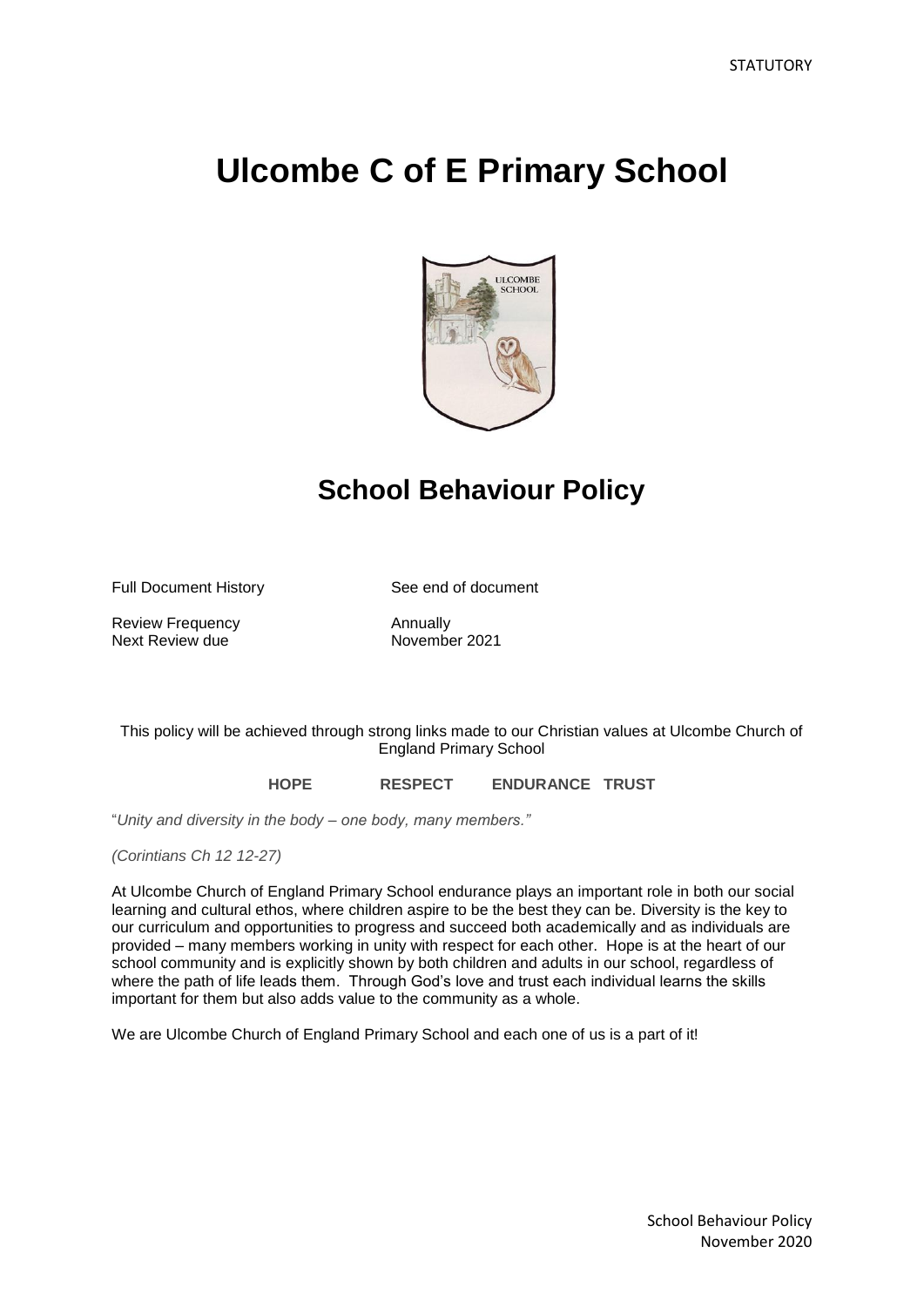# **Introduction**

Section 89 of the Education and Inspections Act requires that the head teacher should determine the school behaviour policy with a view to;

- Promote, among pupils, self-discipline and proper regard for authority
- Encourage good behaviour and respect for others on the part of pupils and, in particular, preventing all forms of bullying amongst pupils
- Ensure that the standard of behaviour of pupils is acceptable
- Ensure that pupils complete any tasks reasonably assigned to them in connection with their education, and
- Otherwise regulate the conduct of pupils

The policy should be determined in accordance with the guidelines determined by the governing body in the 'Written Statement of Behaviour Principles' policy.

# **Principles**

At Ulcombe C of E Primary School, discipline is about learning acceptable codes of behaviour within the school community. We seek to emphasise positive social behaviour, fostering the development of self-discipline, so that children:

- are aware that there are reasons for behaving in one way rather than another
- understand that the well-being of the community as a whole is directly affected by the actions of the individual
- recognise that there are consequences for all actions, both positive and negative

Children need boundaries or expectations so that by knowing what is acceptable they are secure within the school community. These boundaries are defined by having five golden rules, which every child is familiar with and apply to all areas of school life.

Our responsibility will be to ensure that children from the school adhere to the principles detailed in this policy which will apply when they are within the school boundaries, under school control on outside trips and when they are not on the premises of the school and under the lawful control of a member of staff but are identifiable as pupils of Ulcombe C of E Primary School.

We aim to make use of both rewards and sanctions and establish a climate where praise and encouragement outweigh the frequency of punishment and admonition.

# **Expected Behaviour**

The following are the key values of our school and are used when discussing acceptable behaviour with children: Endurance, Compassion, Thankfulness, Friendship, Forgiveness and Trust

# **OUR GOLDEN RULES**

**In our school we will:**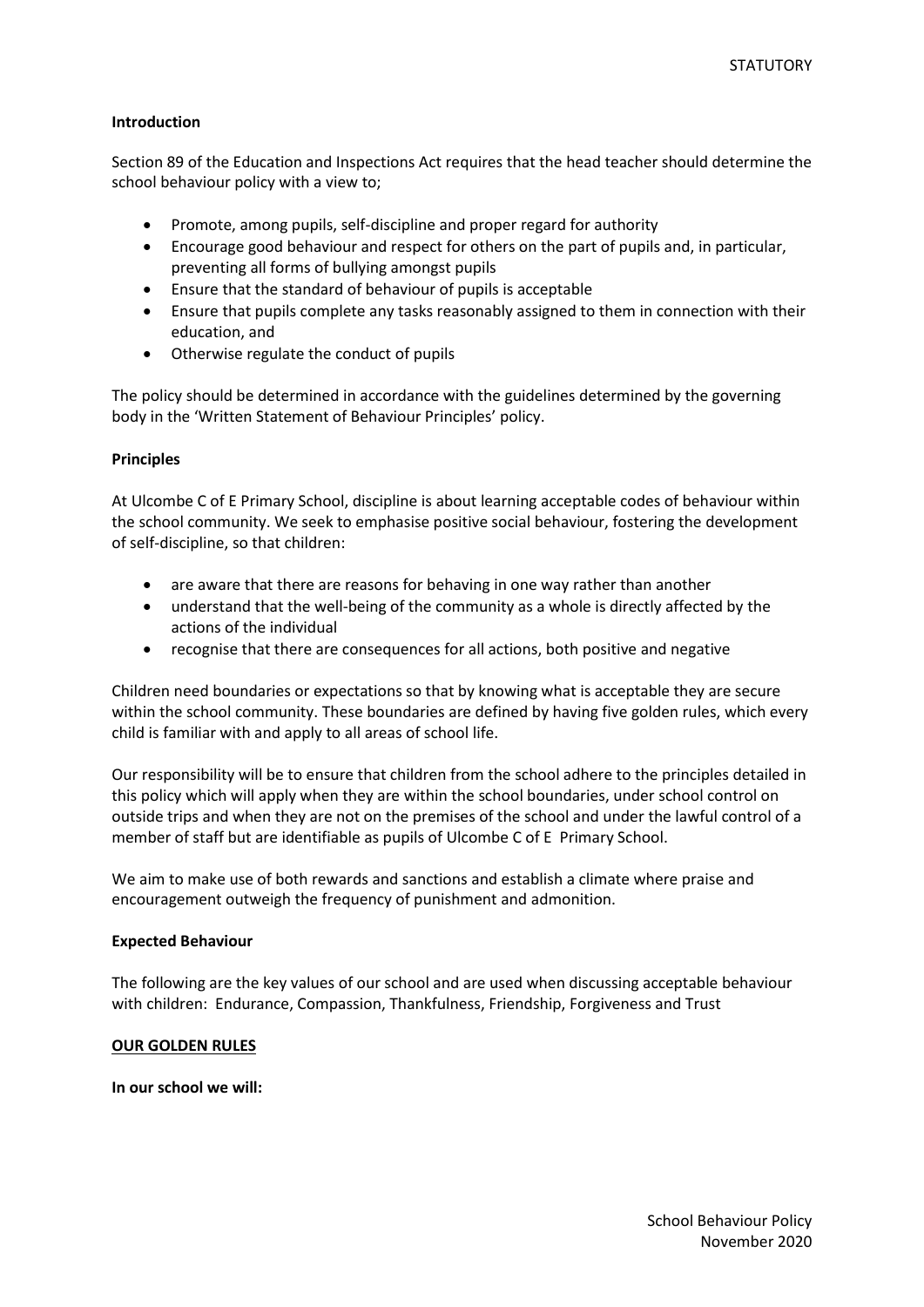- always try our best
- be kind, polite and considerate
- always try to tell the truth
- listen carefully to everybody
- and care for our environment.

These expectations and rules will be interpreted in language appropriate to the age and the development of the children.

All members of the school community, adults and pupils, have a responsibility to act according to these rules.

As role-models all adults in the school are expected to;

- show respect to every child as an individual
- be aware of vulnerable children
- focus on the behaviour rather than the child
- avoid having favourites and taking sides
- be seen to be fair
- avoid labelling pupils
- have high expectations of pupils
- avoid references to other family members (such as 'just like your brother')

#### **Responsibilities**

#### **Class Teacher**

It is the responsibility of the class teacher to ensure that school and class rules are adopted in their classroom and that the class behave in a responsible manner during curriculum time. It is essential that there is mutual respect between adults and children, and a high standard of behaviour in the classroom, to ensure that effective teaching and learning can take place in a positive learning environment. Any unacceptable behaviour should be dealt with in line with the guidelines in this policy and consequences should be followed through consistently.

The class teacher will contact a parent if there are on-going concerns about the behaviour of a child in their class. It is also the responsibility of the teacher to inform relevant staff if they need to follow through sanctions with children out of class (e.g. in assembly, at lunchtime).

#### **Teaching Assistants**

TA's should support the teachers with following through the Behaviour Policy with the children they work with. They should keep the class teacher informed of any incidents that occur during whole class, small group or break times and whilst on school visits.

#### **Volunteers**

Volunteers should supervise a group, and remind children of the golden rules where necessary. However it is not their role to issue sanctions, and any incidents of poor behaviour should be referred to a teacher or other member of staff.

#### **Head teacher**

It is the responsibility of the Head teacher to ensure that the Behaviour Policy is implemented consistently throughout the school and to report to Governors on the effectiveness of the Policy. In addition, the Head teacher should support all staff in the school with managing the behaviour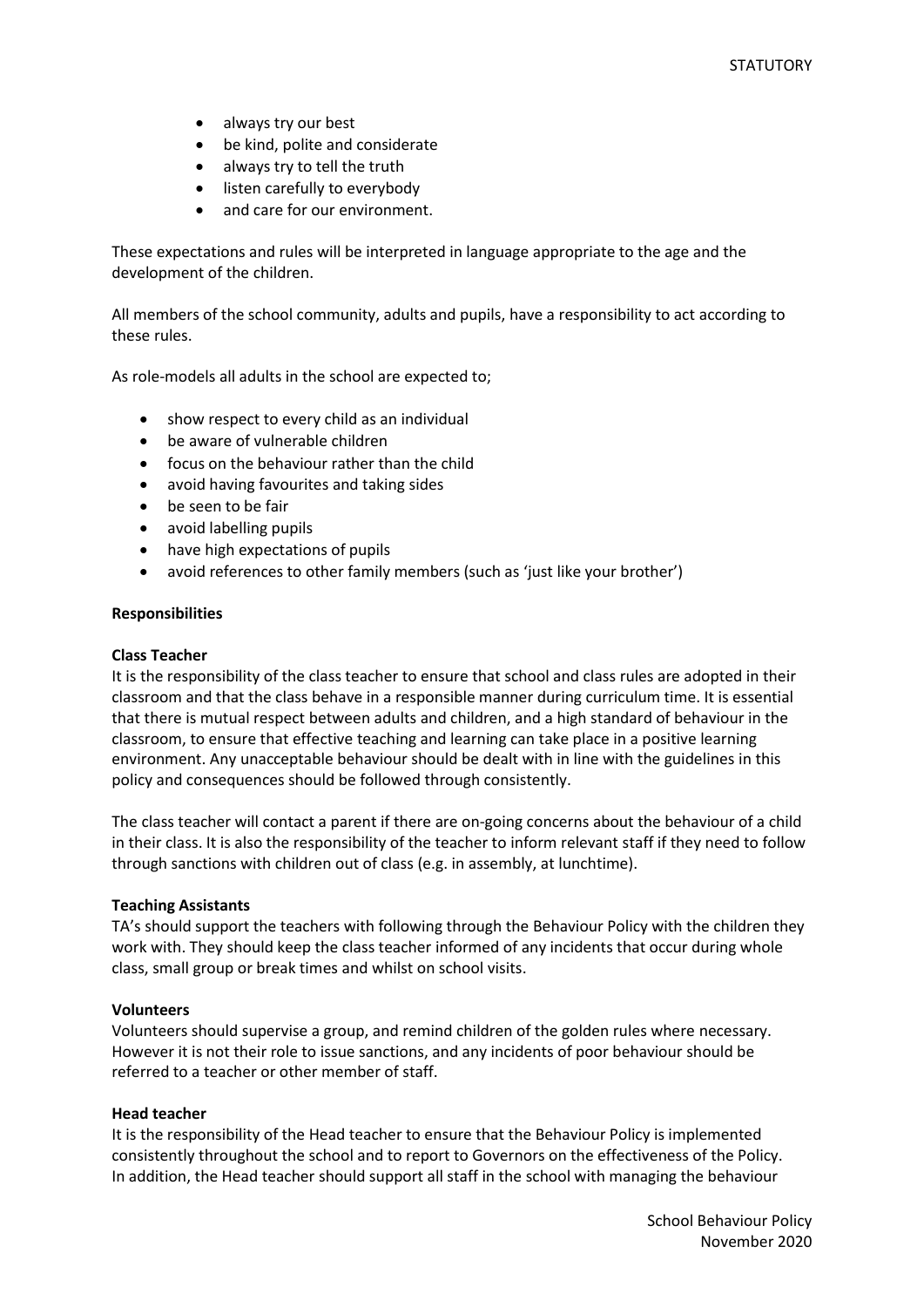of all children. This may involve talking to the children, setting up Individual Behaviour Plans (IBPs) with children and their parents, supporting the implementation of behaviour plans by giving praise or stickers for appropriate behaviour and generally supporting staff with the implementation of all aspects of this policy.

# **Parents**

We aim to work collaboratively with parents and to give consistent messages about behaviour at school.

We hope that parents will support us in the management of their child's behaviour and any consequences that have been put into place. Parents and pupils will be asked to support our Behaviour Policy by signing the Home - School Agreement.

Where behaviour is causing concern parents will be informed at an early stage, and given an opportunity to discuss the situation. Parental support will be sought in devising a plan of action within this policy, and will be involved in reviewing the outcomes of this action plan.

More generally we expect all parents, carers and visitors to the school to adhere to our code of conduct which can be found in Appendix 1.

#### **Governors**

The Governing Body has a general responsibility of setting guidelines on standards of behaviour and reviewing the effectiveness of the policy. They may need to become involved with particular individual incidents and offer support to the Head teacher.

#### **Rewards**

Rewards are used to demonstrate that good behaviour is valued by the whole school community and to encourage similar behaviour in others.

Rewards typically used in school include a quiet word of encouragement, a positive written comment on a piece of work, stickers, a visit to another member of staff or Head teacher, praise in front of the group, class or whole school, display of work and parents / carers in to share good work. There are also some class specific rewards, such as pupils being given raffle tickets, table points or marbles to collect which are then added up and rewarded with a small item.

In addition we use:

Star of the week The star of the week award encourages hard work and positive behaviour. Adults can nominate a pupil and all nominations are read in celebration worship on a Friday

# **Sanctions**

Although rewards are central to the encouragement of good behaviour, realistically there is a need for sanctions to register the disapproval of unacceptable behaviour and to protect the security and stability of the school community. In most cases, sanctions are applied to individuals, not groups.

When there are breaches of the behaviour code, we will:

- be clear why the sanction is being applied and condemn the specific action, not the individual
- establish the facts if they are not immediately clear, i.e. were others involved and who needs to take responsibility for their actions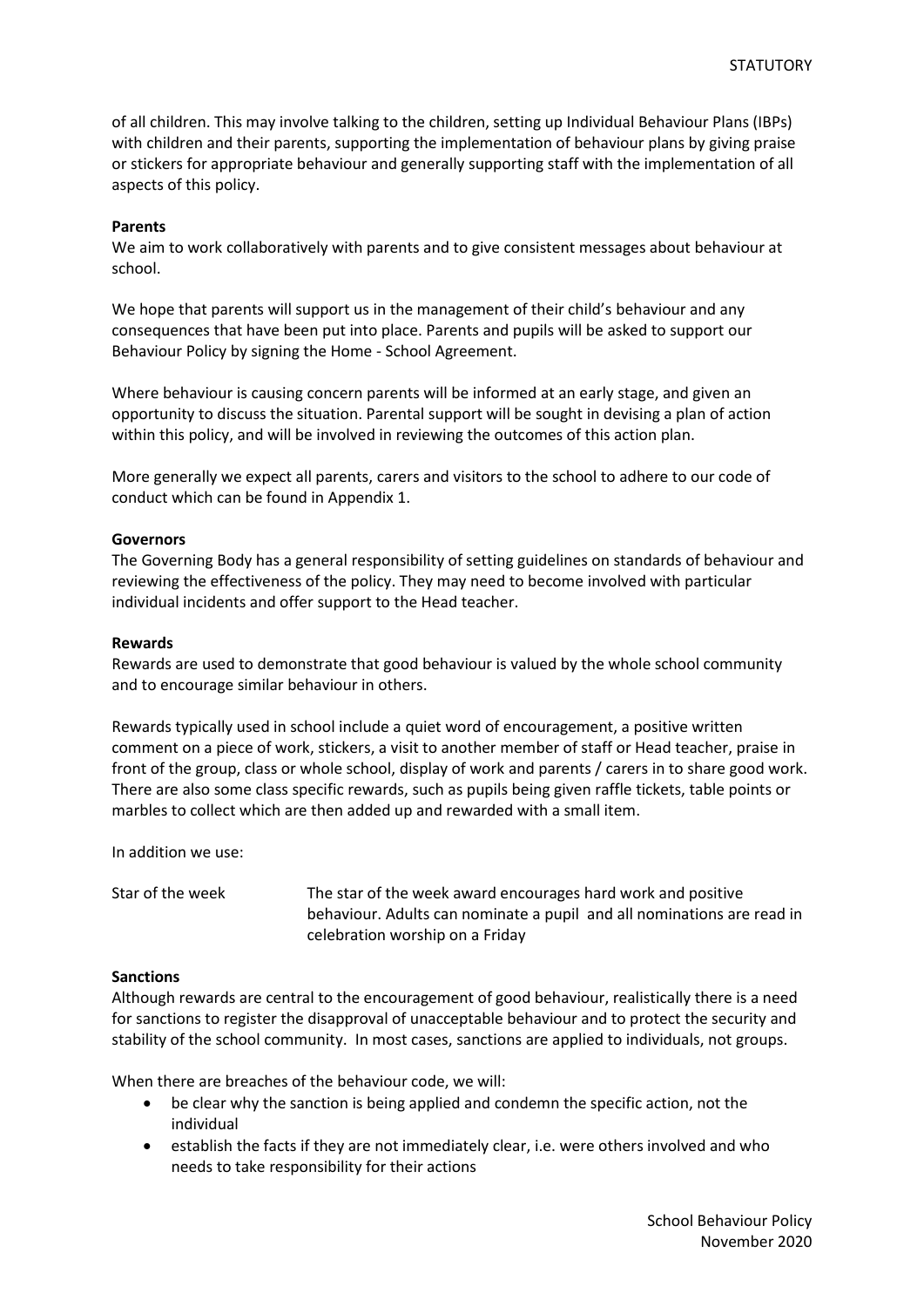- focus on the consequences of the action, for self and others
- be mindful of the golden rules and key values in our management of breaches of those rules
- seek to understand the cause but not condone the action
- provide an environment that encourages self-acknowledgement of personal breaches of the code
- respect pupils' dignity and self-esteem
- work together as a staff so that the most appropriate adult will intervene
- be prepared to compromise, and to apologise
- be aware of individual differences

Each class uses a 'traffic light' system to record behaviour with names starting on green and then moving to amber and red according to the behaviour shown.

Sanctions will take the form of:

|                      | <b>Typical Behaviours</b>                                              |    | Sanction                                |
|----------------------|------------------------------------------------------------------------|----|-----------------------------------------|
|                      | Behaviour shown to break one of the 5 golden                           | 1. | Verbal warning and referred to rules /  |
|                      | rules                                                                  |    | expected behaviour                      |
|                      | Calling out in class                                                   | 2. | Name moved to orange on board,          |
|                      | Making noises, shouting                                                |    | time out if necessary                   |
|                      | Not listening to instructions                                          | 3. | Name moved to red on board, time        |
|                      | Distracting others                                                     |    | out if necessary                        |
|                      | Disrespect to an adult                                                 | 4. | Child moved away within the             |
|                      | Answering back                                                         |    | classroom and letter issued to          |
|                      | Name calling                                                           |    | parents, 15 mins taken from playtime    |
| Low level disruption | Throwing things                                                        | 5. | Child moved out of the classroom and    |
|                      | Deliberately damaging someone's property                               |    | letter issued to parents, 15 mins taken |
|                      |                                                                        |    | from playtime (detention)               |
|                      | Behaviour stops others learning                                        | 6. | Sent to head teacher with an adult.     |
|                      | Hurting others                                                         |    | Review of behaviour / strategies /      |
|                      | Leaving classroom / school premises without                            |    | self-assessment. Head teacher will      |
|                      | permission                                                             |    | telephone or meet with parents to       |
|                      |                                                                        |    | discuss concerns                        |
|                      | Extreme aggression                                                     | 7. | Sent to head teacher, complete QCA      |
|                      | Swearing at an adult                                                   |    | Behaviour Review, have review           |
|                      | Verbal bullying (including use of racist language)                     |    | meeting with parents and formulate      |
|                      |                                                                        |    | Behaviour Support Plan (BSP)            |
|                      | Violence towards an adult or child (which                              | 8. | Fixed term exclusion                    |
|                      | results in injury to child)                                            |    | A Behaviour Support Plan will be put    |
|                      | Swearing at an adult - on-going                                        |    | in place before the pupil returns to    |
|                      | Racist verbal abuse                                                    |    | school or as soon as possible           |
| High level           | Sustained bullying                                                     |    | thereafter                              |
|                      | Frequent high levels of disruption to lessons                          |    |                                         |
|                      | Frequent high levels of non-compliance                                 |    | See Appendix 2 for further              |
|                      | Frequent high levels of disrespect to all adults<br>who work in school |    | information on exclusions               |
|                      |                                                                        | 9. |                                         |
|                      | Repeated serious breaches of school behaviour                          |    | Permanent exclusion                     |
|                      | policy                                                                 |    | Only the head teacher can               |
|                      | If the pupil where to remain in school it would                        |    | permanently exclude a pupil             |
|                      | seriously harm the education or welfare of the                         |    |                                         |
|                      | pupil or others in the school                                          |    |                                         |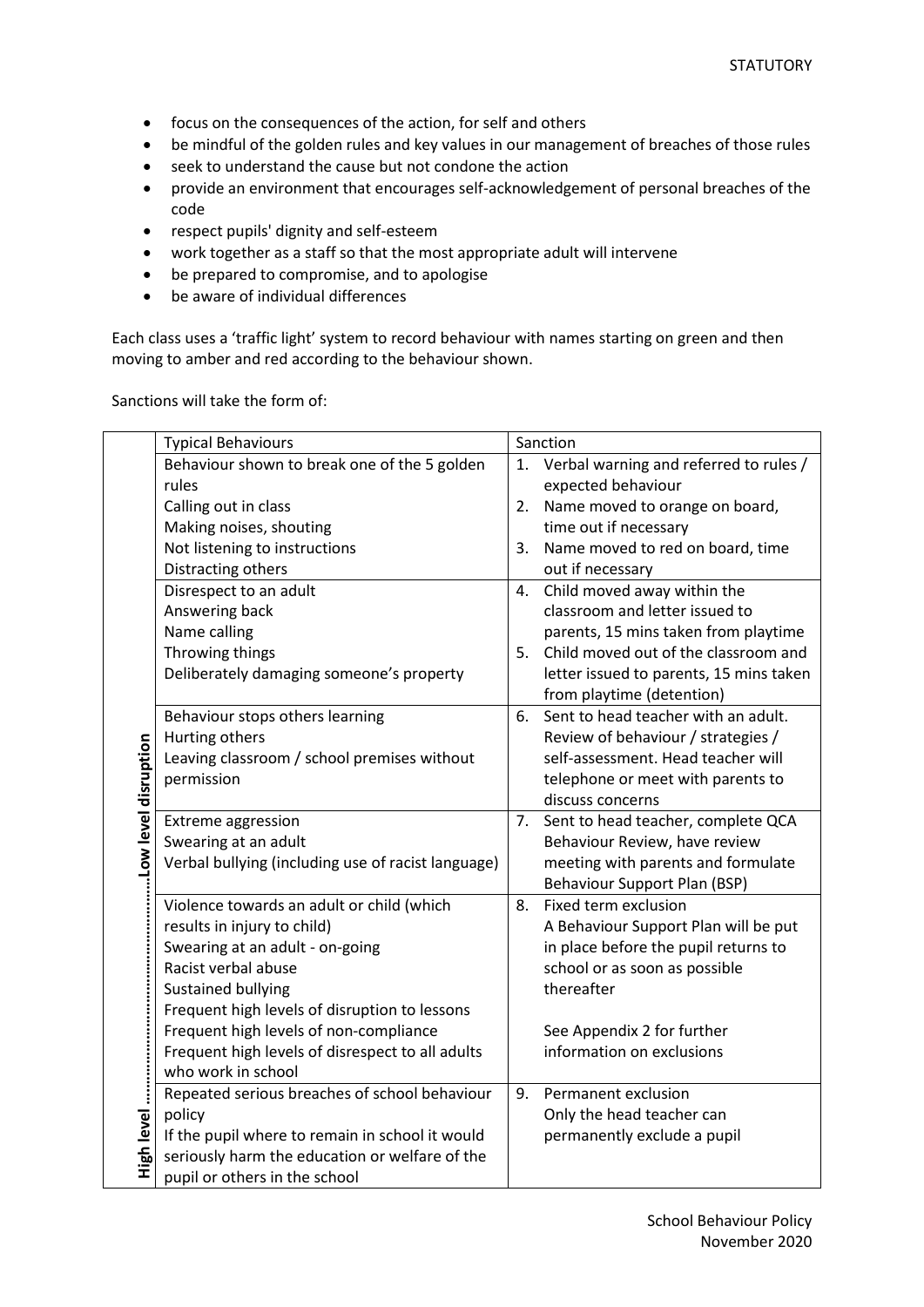Incidents of poor behaviour are also recorded in a class log, along with the action taken.

#### **Bullying**

In line with our golden rule of 'treating others kindly and with respect' bullying of any form will not be tolerated. We believe in tackling incidents of bullying by encouraging an environment where every pupil has a voice and the right to be heard.

We define bullying as the use of aggression with the intention of hurting another person. It is usually conscious and wilful and consists of repeated acts of aggression and / or manipulation.

Bullying is any behaviour which makes a pupil feel threatened, hurt or frightened. The three main types are;

| Physical | hitting, punching, kicking, taking belongings                                                  |
|----------|------------------------------------------------------------------------------------------------|
| Verbal   | name calling, threats, insults, racist remarks, disability harassment, sexual                  |
|          | orientation harassment                                                                         |
|          | Cyber bullying above behaviours via use of telephone, email, text messaging, social networking |
|          | sites                                                                                          |

People can be bullied on the grounds of race, gender, disability, sexual orientation, socioeconomic status, language, religion plus any other real or perceived differences.

In addition to the sanctions identified above, specific anti-bullying strategies include;

#### Use of thinking books / journals

Selected children in Key Stage 2 have a private journal in which they can write down any issues or concerns they may have. The journals are handed in, usually to the class teacher, who will also reply to the questions or concerns. The reply may be either in writing or verbal and is confidential between staff and pupil.

#### **Mediation**

We encourage the children to resolve their own issues. All year 6 pupils are trained mediators and are available in the playground to try and sort out issues as they arise.

All reported incidents of bullying are taken seriously and investigated, initially by the class teacher with escalation to the head teacher if necessary. Each stage of the investigation will be recorded and where appropriate dealt with via the school behaviour policy.

Initial investigations focus on a no blame approach with a discussion in a group setting. The next stage would involve discussion with the individual child(ren) and then finally the parents would be asked into the school to discuss the issues.

The school expects to support all involved by talking through the incident with the person accused of bullying and the victim. Both parties will be encouraged to express their feelings about the matter and, where feasible, mediation will be suggested. Suggestions of possible strategies for making amends may be discussed and agreed.

#### **Searching & Confiscation of Items**

School staff can search a pupil for any item if the pupil agrees.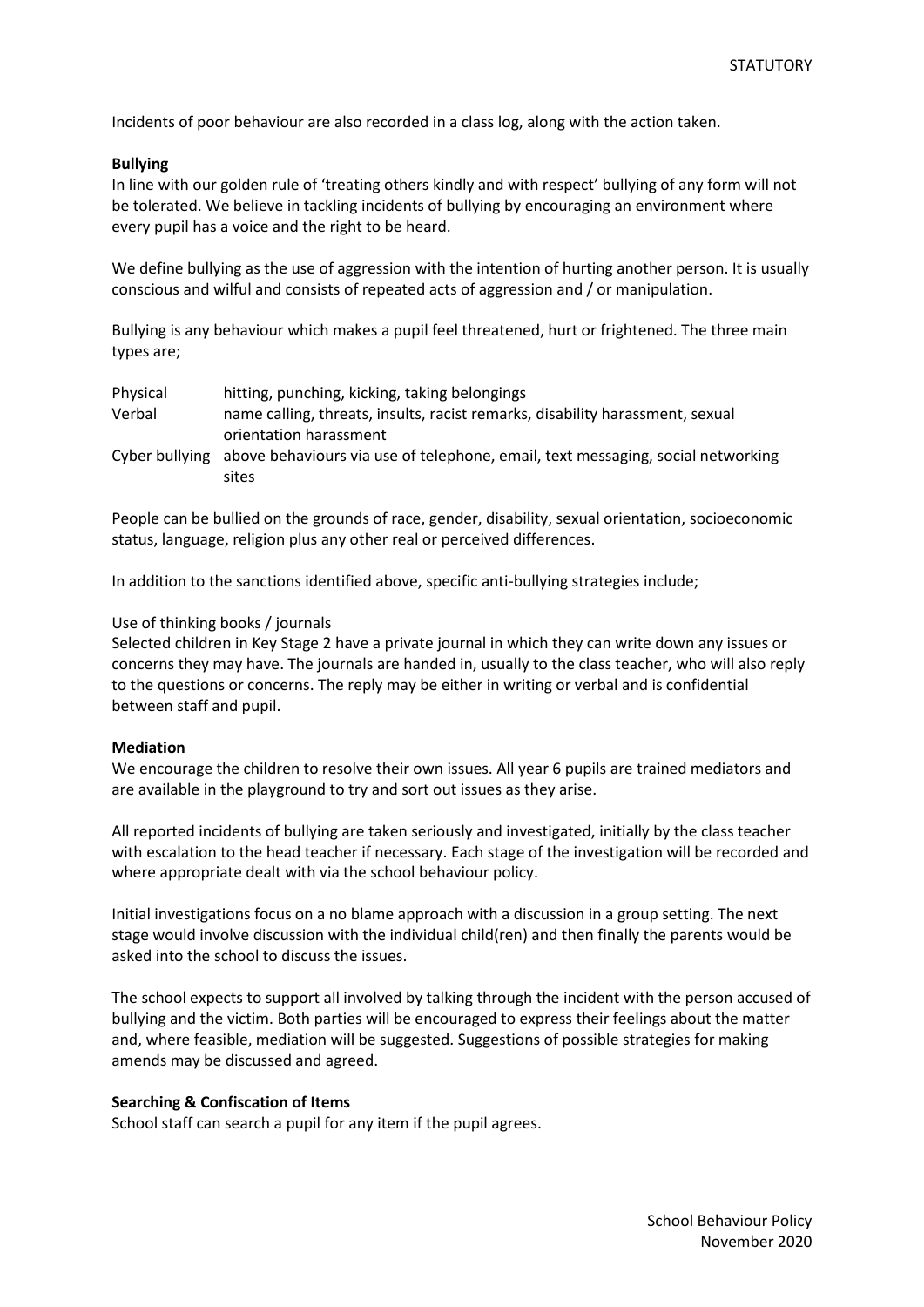Head teachers and staff authorised by them have a statutory power to search pupils or their possessions, without consent, where they have reasonable grounds for suspecting that the pupil may have a prohibited item. Prohibited items are:

- knives or weapons
- alcohol
- illegal drugs
- stolen items
- tobacco and cigarette papers
- fireworks
- pornographic images
- any article that the member of staff reasonably suspects has been, or is likely to be used:
	- o to commit an offence
	- $\circ$  to cause personal injury to, or damage to the property of, any person (including the pupil)

Head teachers and authorised staff can also search for any other item banned by the school rules in the list below;

- mobile phones
- hand held computer games
- toy guns or other toy weapons
- chewing gum, sweets, fizzy drinks

Searching is likely to take the form of asking a pupil to empty their pockets or school bag and refusal to allow this will be dealt with using the sanctions outlined above. Wherever possible another member of staff will be present if a child is searched, preferably one of the same sex as the child.

School staff can seize any prohibited item found as a result of a search. They can also seize any item, however found, which they consider harmful or detrimental to school discipline.

Confiscated items, except those specifically prohibited above, will be returned to the pupil's parents at the end of the day.

Cases where a pupil has made malicious accusations against a member of staff will be addressed through meeting with the pupil and parent and if necessary sanctions will be agreed.

# **Use of 'Reasonable Force'**

'Reasonable force' covers the broad range of actions used by most teachers at some point that involve a degree of physical contact with pupils. This can range from guiding a pupil to safety by the arm through to more extreme circumstances such as breaking up a fight or where a pupil needs to be restrained to prevent violence or injury. School staff will always try to avoid acting in a way that might cause injury but, in extreme cases, it may not always be possible to avid injuring the pupil.

All members of school staff have a legal power to use reasonable force to control or restrain pupils. It can also apply to people whom the Head teacher has temporarily put in charge of pupils, such as unpaid volunteers or parents accompanying pupils on a school organised visit.

Examples of where reasonable force may be used include;

 To remove disruptive children from the classroom where they have refused to follow an instruction to do so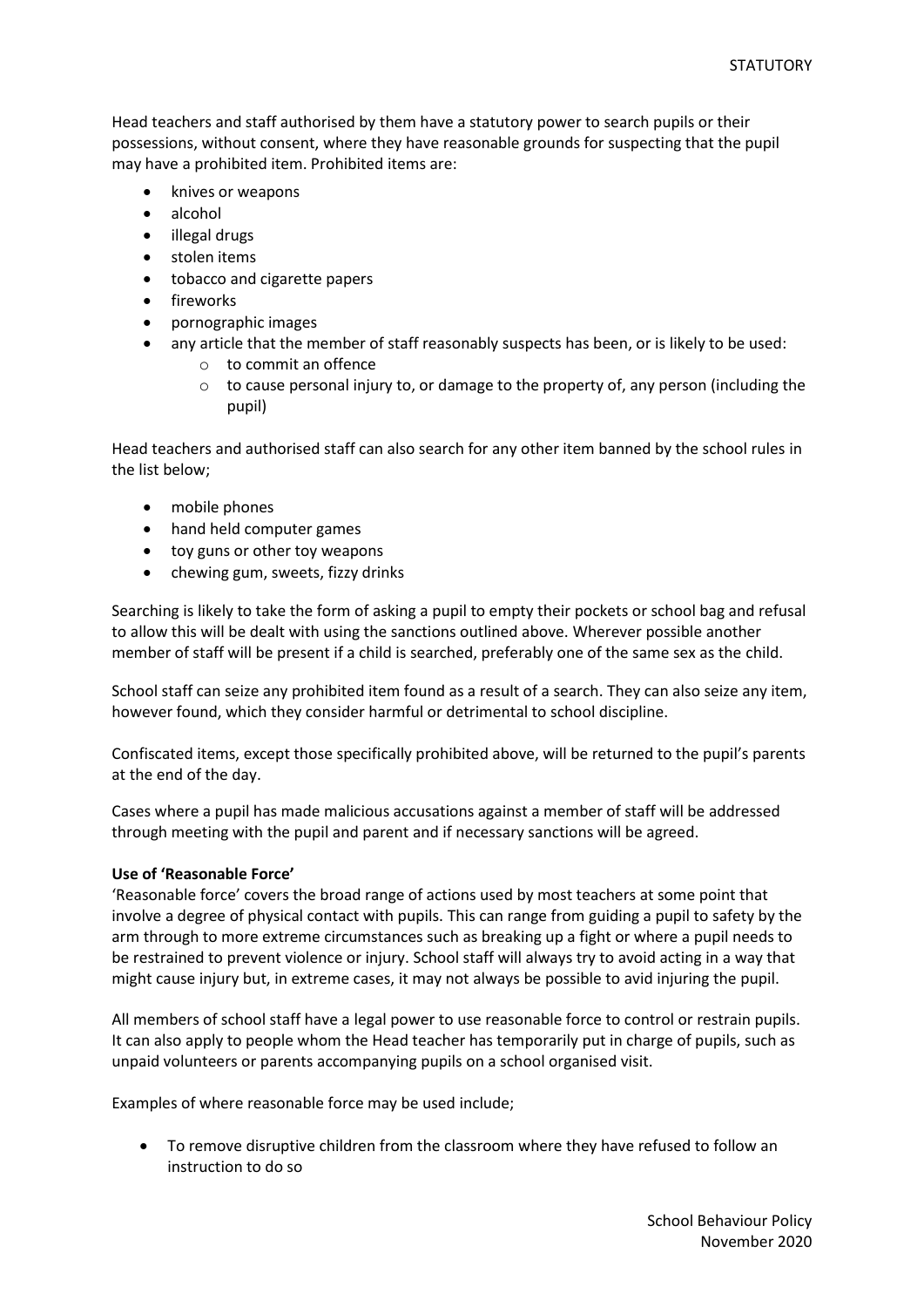- To prevent a pupil behaving in a way that disrupts a school event or a school trip or visit
- To prevent a pupil leaving the classroom where allowing the pupil to leave would risk their safety or lead to behaviour that disrupts the behaviour of others
- To prevent a pupil from attacking a member of staff or another pupil, or to stop a fight within school
- To restrain a pupil at risk of harming themselves through physical outbursts

In deciding whether to use this intervention staff will use their professional judgement and consider the;

- Pupils behaviour and level of risk presented at the time of the incident
- Degree of force used
- **Effect on the pupil or member of staff**
- The child's age

The staff acknowledge their legal duty to make reasonable adjustments for disabled children and children with special educational needs.

It is unlawful to use reasonable force as a form of punishment.

Any incidents involving reasonable force will be recorded on the Incident Record in Appendix 3 and reported to parents at the earliest possible opportunity. Incident reports are kept in the pupils file and reported, via the Head teachers report, to the Governing Body.

All complaints about the use of force will be appropriately investigated using the school Complaints Procedure. However, it should be noted that the onus is on the person making the complaint to prove that their allegations are true, not for the member of staff to show that they have acted reasonably. Also, suspension is not an automatic response when a member of staff has been accused of excessive force and the governing body will always consider whether the member of staff has acted within the law before deciding to take disciplinary action.

# **Behaviour Outside School Grounds or Outside of School Hours**

Students' behaviour outside School on school "business" for example school trips and journeys or away school sports fixtures is subject to the School's Behaviour Policy. Poor behaviour in these circumstances will be dealt with as if it had taken place in School.

Behaviour by the pupils out of school on school business which is either witnessed by a member of staff or reported to the school will be dealt with within the same guidelines. If a member of staff is present he/she will investigate and issue sanctions or if reported to the school the head teacher or senior teacher will talk to the children / adults present and then decide on sanctions to be issued including loss of privileges in terms of representing the school.

Behaviour of the children before 8.55am and after 3.15pm is the responsibility of the parent/s even if they are still on school grounds. The care of the children is handed from parent to school at 8.55am and back again at 3.15pm. The only exception to this is if the child is attending a before school or after school extra-curricular activity. The school will upon request support parents in discussing incidents of poor behaviour that occurred out of school hours but within school grounds.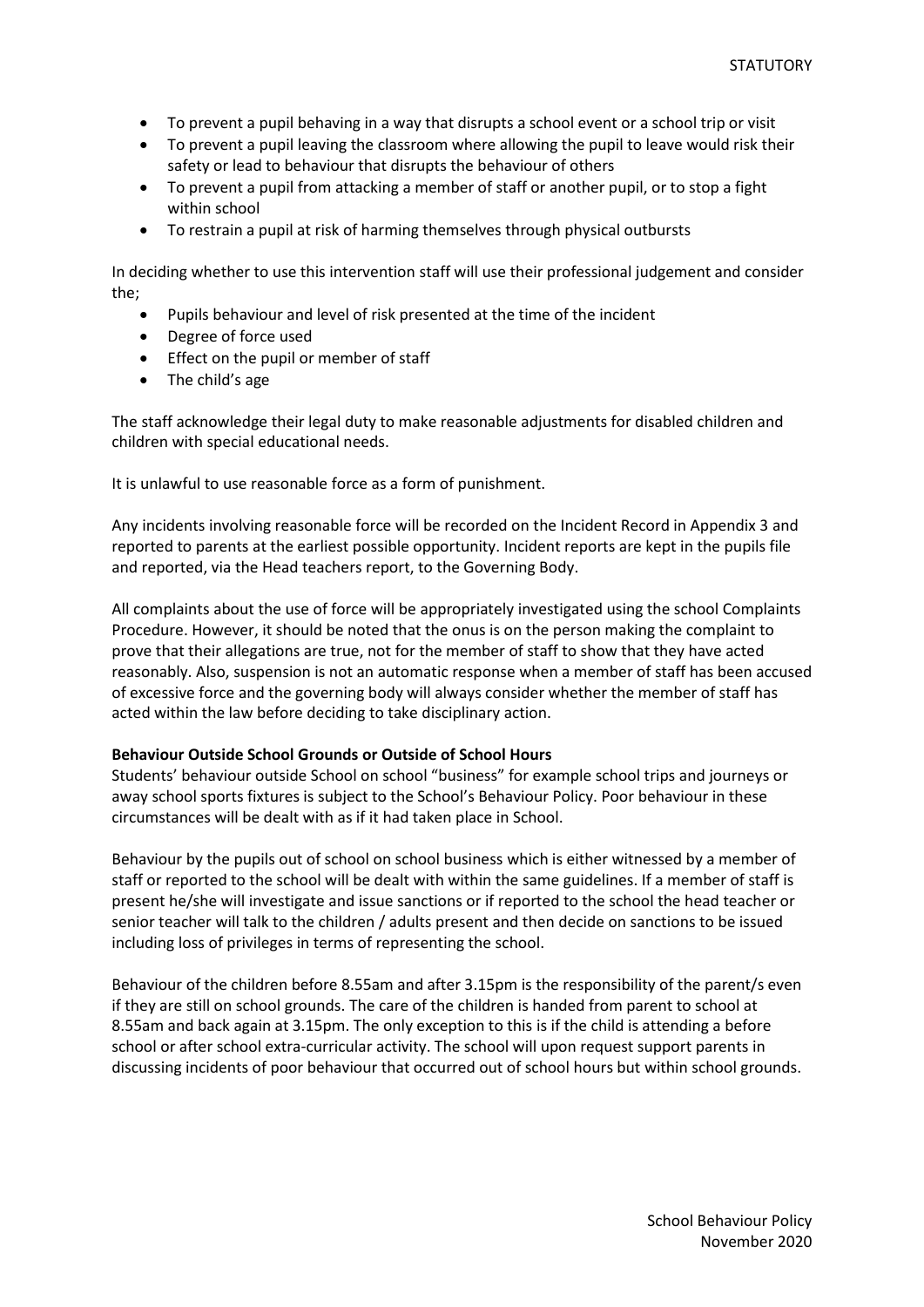# **Appendix 1 – Code of Conduct for parents, carers and visitors**

As well as following the guidance set out in our Home-School Agreement, we expect parents, carers and visitors:

- Respect the ethos of our school
- Understand that both teachers and parents need to work together for the benefit of their children
- Demonstrate that all members of the school community should be treated with respect and therefore set a good example in their own speech and behaviour
- Seek to clarify a child's version of events with the school's view in order to bring about a peaceful solution to any issue
- Correct their own child's behaviour, especially in public, where it could otherwise lead to conflict, aggressive behaviour or unsafe behaviour
- Approach the school to help you resolve any issues of concern
- Avoid using staff as threats to admonish children's behaviour
- Avoid discussing school issues with members of staff outside of school premises

In order to support a peaceful and safe school environment the school cannot and will not tolerate parents, carers and visitors exhibiting the following:

- Disruptive behaviour which interferes or threatens to interfere with the operation of a classroom, an employee's office, office area or any other area of the school grounds including team matches
- Using loud or offensive language, swearing or displaying temper
- Threatening to do actual bodily harm to a member of school staff, visitor, fellow parent/carer or pupil regardless of whether or not the behaviour constitutes a criminal offence
- Damaging or destroying school property
- Abusive or threatening e-mails, text / voicemail / phone messages or other written communication
- Defamation of the school's or staff character on Facebook or other social networking sites
- The use of physical aggression towards another adult or child. This includes physical punishment against your own child on school premises
- Approaching someone else's child in order to discuss or chastise them because of their actions towards their own child. (Such an approach to a child may be seen to be an assault on that child and may have legal consequences)
- Smoking and consumption of alcohol or other drugs
- Cycling on school premises
- Dogs being brought on to school premises

Should any of the above behaviour occur on school premises the school may feel it is necessary to contact the appropriate authorities and, if necessary, even ban the offending adult from entering the school grounds.

We trust that parents and carers will assist our school with the implementation of this policy and we thank you for your continuing support of the school.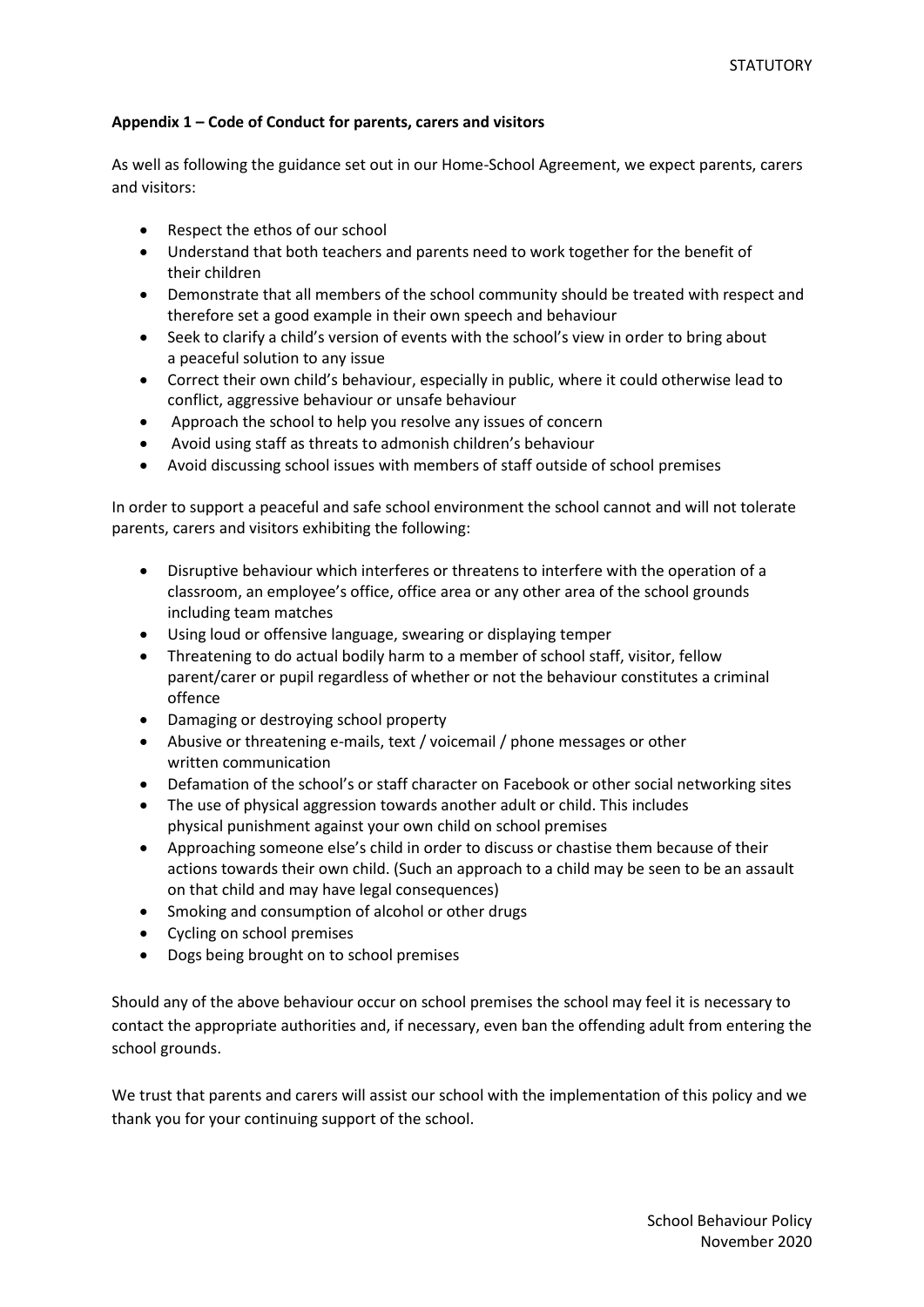# **Appendix 2 – Exclusions**

Ulcombe C of E Primary School seeks to avoid exclusions. These take place only for very serious incidents or when other strategies have been tried and have failed over time.

In most cases exclusion will be the last resort after a range of measures have been tried to improve the pupil's behaviour and after a range of strategies have been put in place to address the inappropriate behaviour which may lead to exclusion.

The Head Teacher and staff will identify pupils whose behaviours place them at risk of exclusion, and seek additional provision to meet their individual needs, which could include working in partnership with other agencies.

Exclusions are used when other strategies and sanctions have not been effective over time, if allowing the pupil to remain in school would seriously harm the education or welfare of the pupil or others in the school or when there has been a single clear and serious breach of discipline.

A serious offence could by itself justify a pupil's exclusion. This may include an aspect of the following:

- Serious actual or threatened violence against another pupil or a member of staff
- Verbal abuse / swearing at an adult
- Racist verbal abuse
- Sustained bullying
- **•** Frequent high level disruption to lessons
- Frequent high levels of disrespect to all adults who work in school
- Indecent behaviour
- Damage to property
- Misuse of illegal drugs
- Misuse of other substances
- Theft
- Sexual abuse or assault
- Supplying an illegal drug
- Carrying an offensive weapon
- Arson

# **Exclusion procedure**

Most exclusions are of a fixed term nature and are of short duration (usually between one and three days). The DfE regulations allow the Head teacher to exclude a pupil for one or more fixed periods not exceeding 45 school days in any one school year.

The Governors have established arrangements to review promptly all permanent exclusions from the school and all fixed term exclusions that would lead to a pupil being excluded for more than 15 days in a school term or missing a public examination.

The Governors have established arrangements to review fixed term exclusions which would lead to a pupil being excluded for more than five days but not more than 15 days in a school term where a parent has expressed a wish to make representations.

Following exclusion parents are contacted immediately where possible. A letter will be sent by post giving details of the exclusion and the date the exclusion ends. Parents have a right to make representations to the Governing Body and the Local Authority as directed in the letter.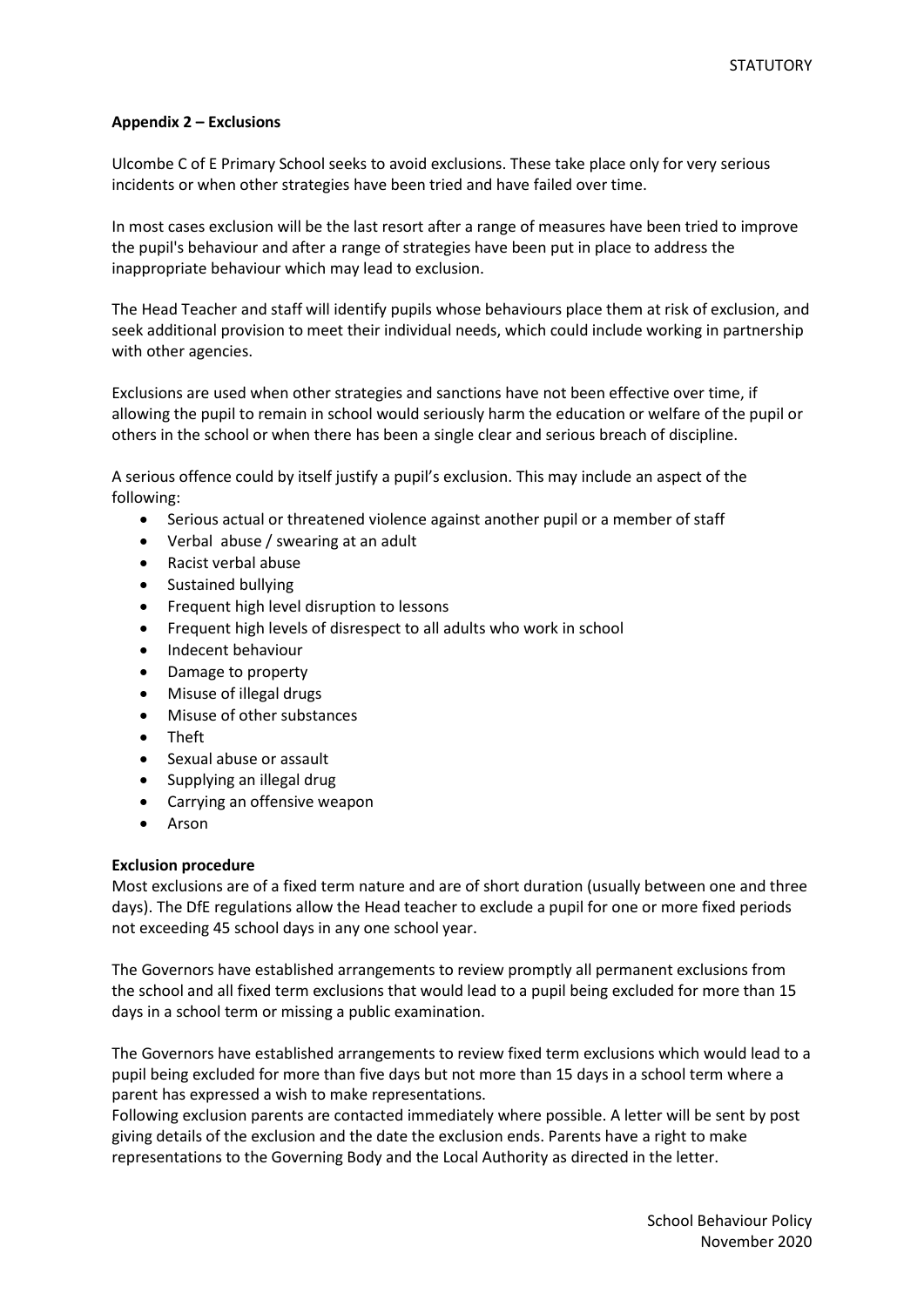A return to school meeting will be held following the expiry of the fixed term exclusion and this will involve the Head teacher and other staff where appropriate. During this meeting a Behaviour Support Plan will be drawn up, which will include a review date.

During the course of a fixed term exclusion where the pupil is to be at home, parents are advised that the pupil is not allowed on the school premises, and that daytime supervision is their responsibility as parents/guardians.

Records relating to exclusions will be stored confidentially.

# **Permanent Exclusion**

The decision to exclude a pupil permanently is a serious one. There are two main types of situation in which permanent exclusion may be considered:

1. The first is a final, formal step in a concerted process for dealing with disciplinary offences following the use of a wide range of other strategies, which have been used without success. It is an acknowledgement that all available strategies have been exhausted and is used as a last resort. This would include persistent and defiant misbehaviour including bullying (which would include racist or homophobic bullying) or repeated possession and/or use of an illegal drug on school premises.

2. The second is where there are exceptional circumstances and it is not appropriate to implement other strategies and where it could be appropriate to permanently exclude a pupil for a first or 'one off' offence. These might include:

- Serious actual or threatened violence against another pupil or a member of staff
- Sexual abuse or assault
- Supplying an illegal drug
- Carrying an Offensive Weapon (Offensive weapons are defined in the Prevention of Crime Act 1993 as "any article made or adapted for causing injury to the person; or intended by the person having it with him for such use by him".
- Arson
- Behaviour which poses a significant risk to the child's own safety.

The school will involve the police for any relevant offences. These instances are not exhaustive but indicate the severity of such offences and the fact that such behaviour seriously affects the discipline and well-being of the school.

General factors the school considers before making a decision to exclude

 Exclusion will not be imposed instantly unless there is an immediate threat to the safety of others in the school or the pupil concerned

Before making an exclusion decision the Head teacher will:

- Ensure appropriate investigations have been carried out
- Consider all the evidence available to support the allegations taking into account the Behaviour Policy and Equality Policies
- Allow the pupil to give her/his version of events
- Explore the wider context, taking into consideration how much the incident may have been provoked (for example by bullying or by racial or sexual harassment)

If the Head teacher is satisfied that on the balance of probabilities the pupil did what he/she is alleged to have done, then exclusion will be the outcome.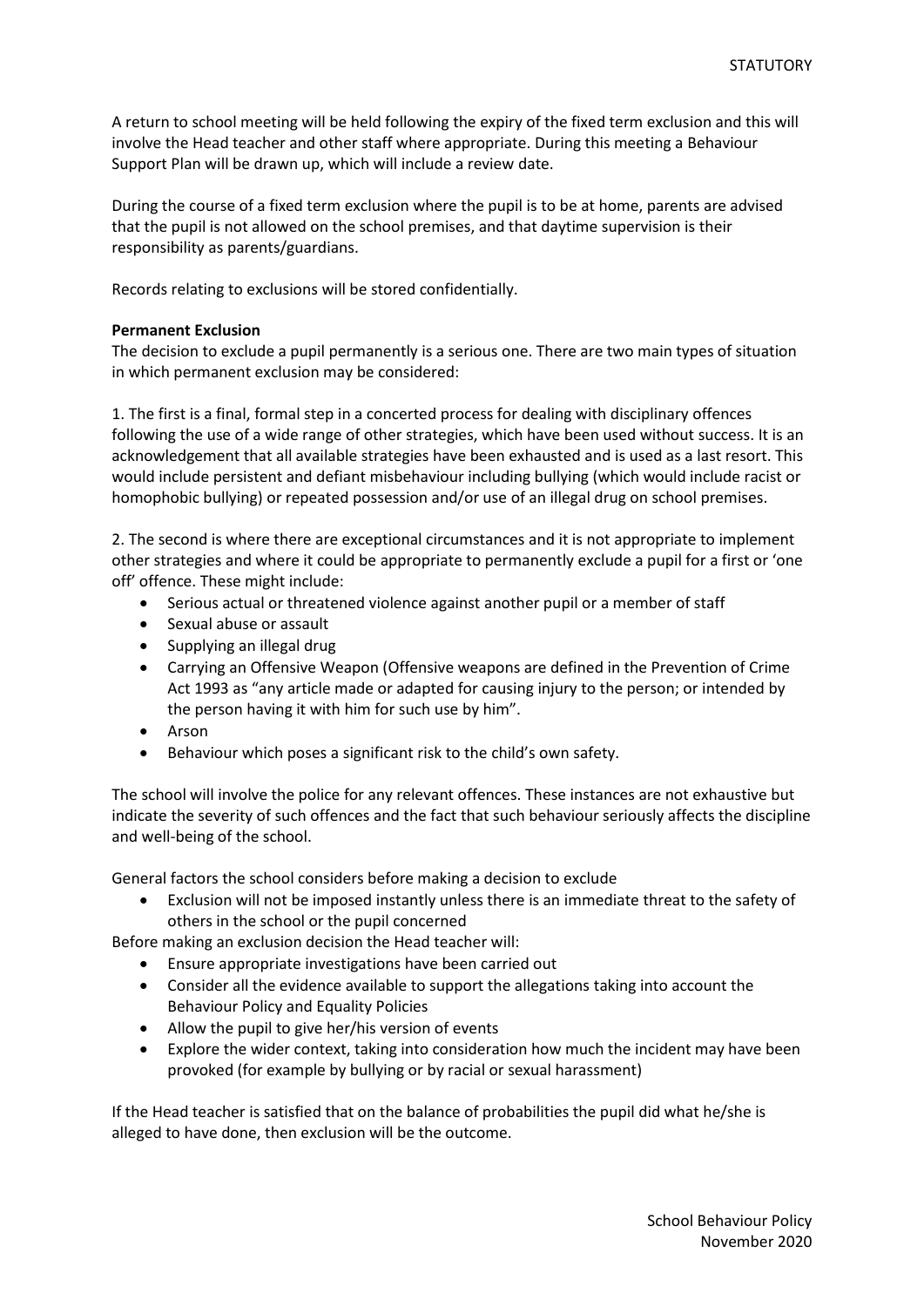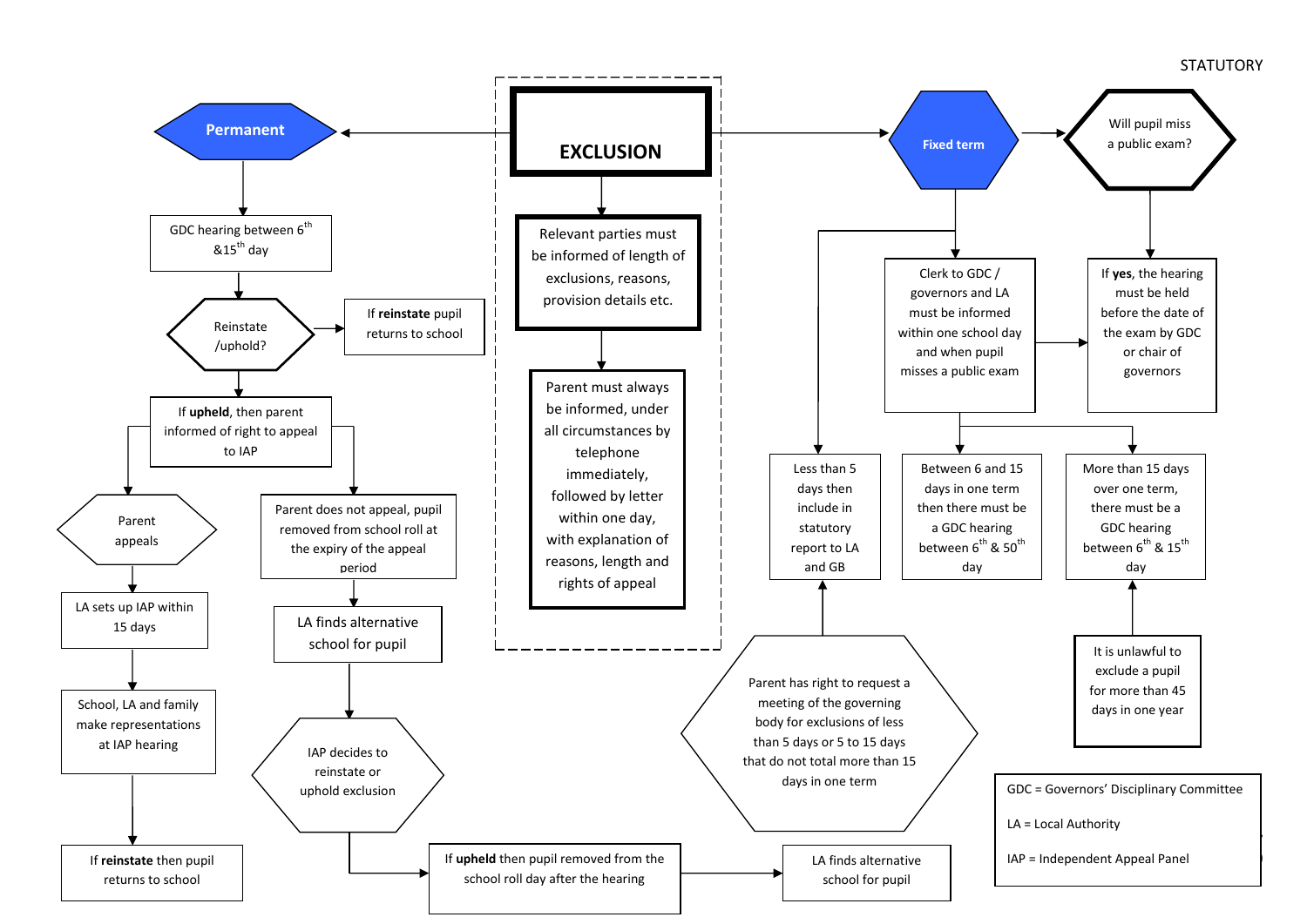# **Appendix 3 – Use of force to control or restrain pupils: Incident Record**

Details of pupil(s) on whom force was used by a member of staff (name, class)

Date, time & location of incident

Names of staff involved (directly or as a witness)

Details of other pupils involved (directly or as witnesses), including whether any of the pupils involved were vulnerable for SEN, disability, medical or social reasons

Description of incident by the staff involved, including any attempts to de-escalate and warnings given that force may be used

Reason for using force and description of force used

Any injury suffered by staff or pupils and any first aid and / or medical attention required

Reasons for making a record of the incident

Follow up, including post-incident support, and any disciplinary against pupils

Any information about the incident shared with staff not involved in it and external agencies

When and how those with parental responsibility were informed about the incident and any views they have expressed

Has any complaint been lodged (details should not be recorded here)?

| Report compiled by: | Countersigned by: |
|---------------------|-------------------|
| Name & Role:        | Name & Role:      |
| Signature:          | Signature:        |
| Date:               | Date:             |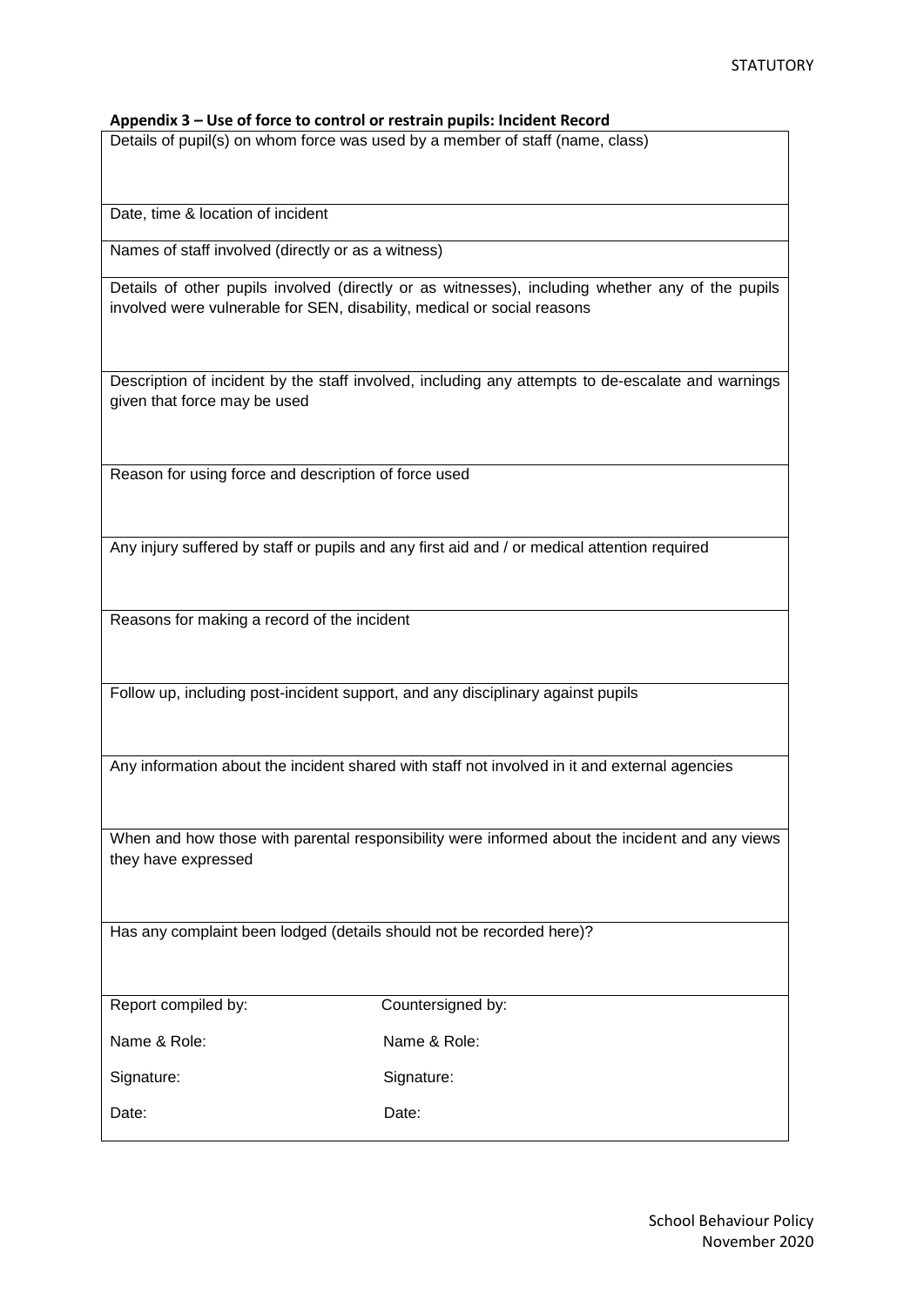# **Appendix 4 – Ulcombe C of E Behaviour Pyramid**

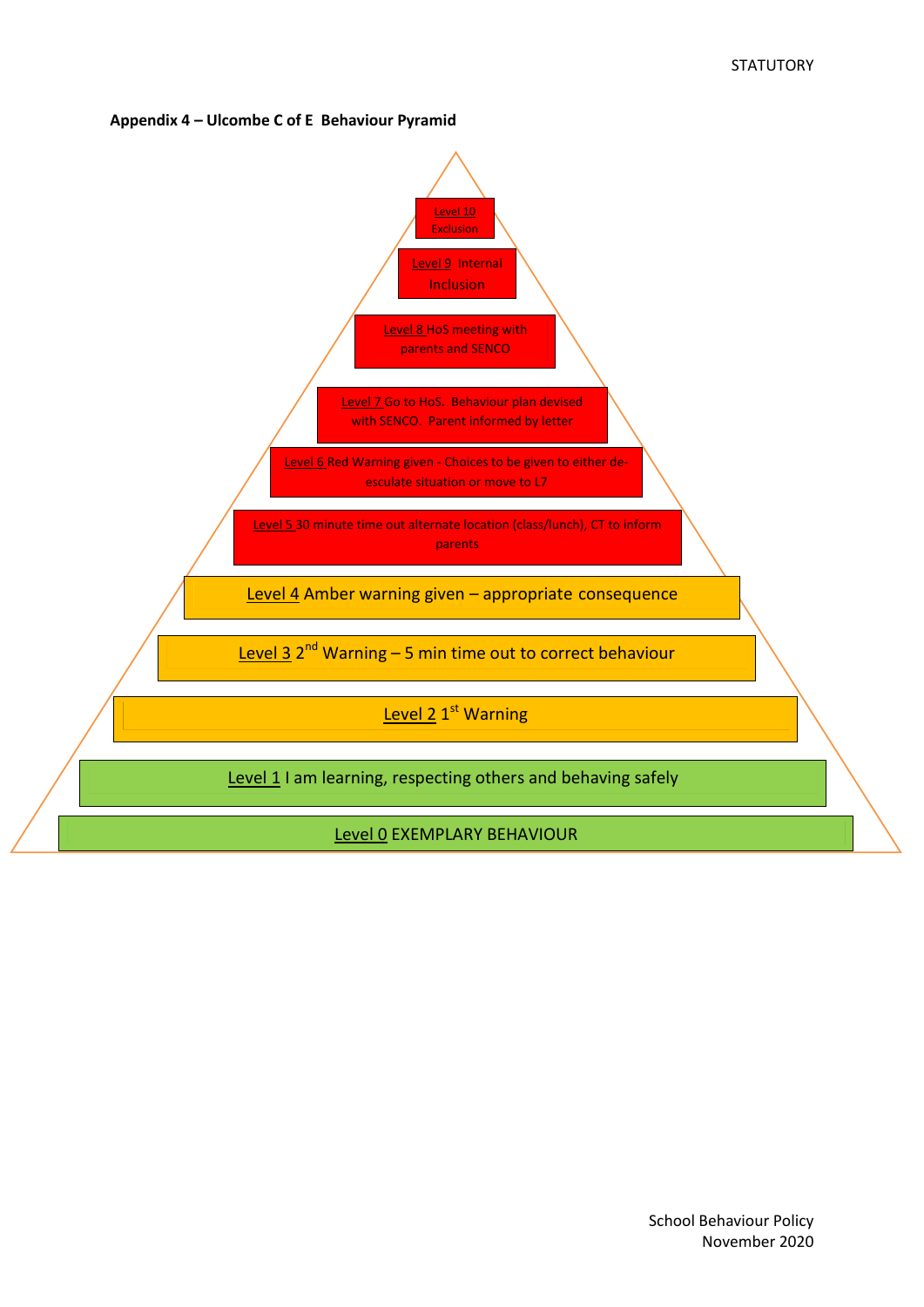# **Cross references**

Written Statement of Behaviour Principles

Home – School Agreement

Allegations against staff

Complaints Procedure

Use of reasonable force - advice for head teachers, staff & governing bodies, *DfE Non-statutory guidance, Sept 2012*

Exclusion from maintained schools, academies and pupil referral units in England, *DfE Statutory guidance, Feb 2013*

Screening, searching and confiscation, *DfE Statutory Guidance , Nov 2012*

Behaviour and discipline in schools – guidance for head teachers and staff, *DfE Departmental Advice, Apr 2012* 

Ensuring good behaviour in schools, *DfE Departmental Advice, Sept 2012*

Behaviour and discipline in schools – guidance for governing bodies, *DfE Statutory Guidance, Sept 2012*